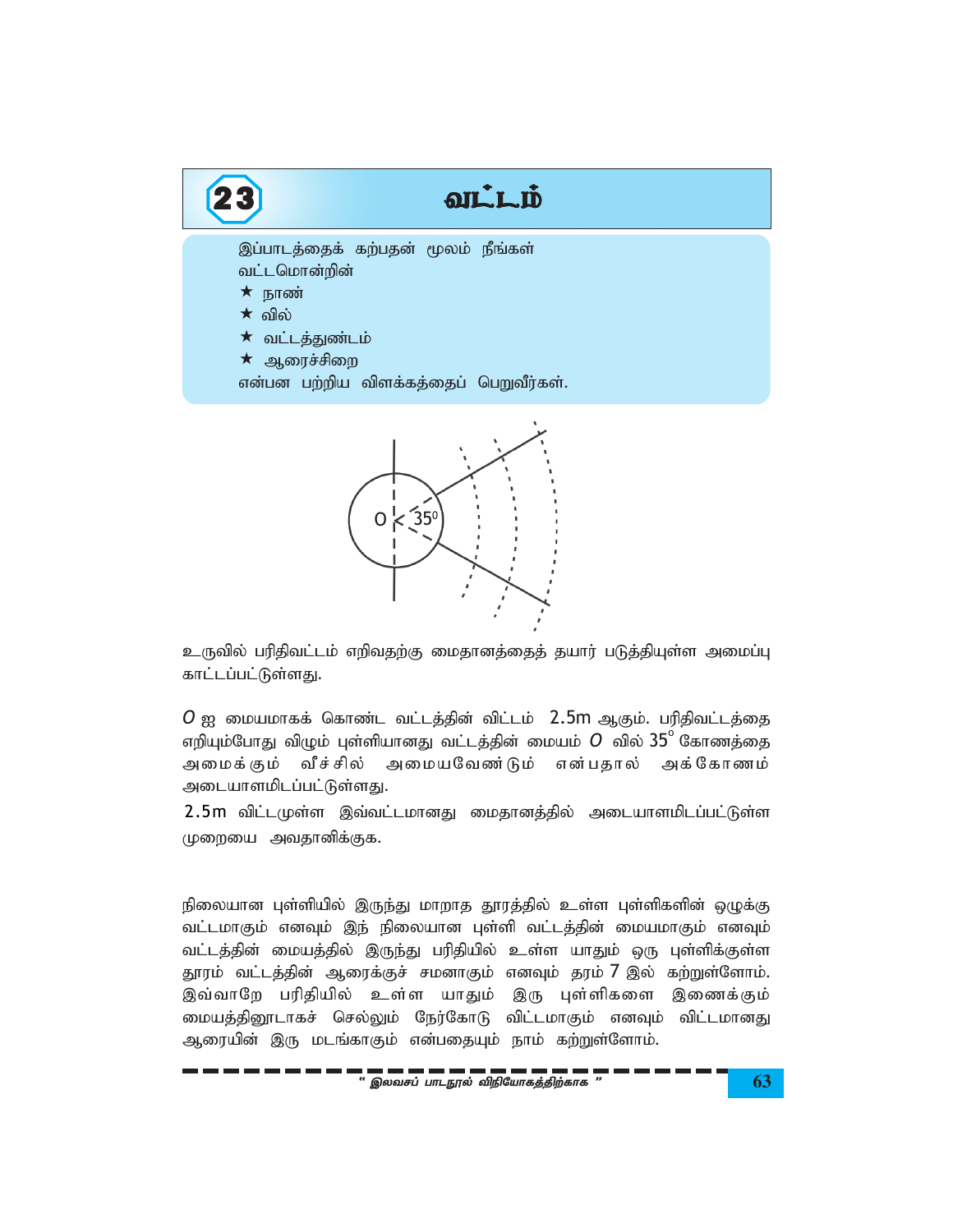## 23.1 வட்டமொன்றின் சமச்சீர்த்தன்மை

## செயற்பாடு 23.1

5cm ஆரையுள்ள வட்டமொன்றை ஒரு தாளில் வரைந்து வெட்டி எடுத்துக் கொள்க. அதில் ஒரு பாதி அடுத்த பாதியில் பொருந்தும் படி இரண்டாக மடிக்குக. தாளை விரித்து மேலும் இன்னொரு மடிப்புக் கோட்டின் வழியே மடிக்குக. இவ்வாறு சில தடவைகள் செய்து மடிப்புக் கோடுகளை அவதானிக்குக. அம்மடிப்புக் கோடுகள் ஒன்றை ஒன்று எவ்வாறு வெட்டிச் சென்றுள்ளன? எல்லா மடிப்புக் கோடுகளும் ஒரே புள்ளியினூடாக வெட்டிச் சென்றுள்ளன என்பதையும், ஒவ்வொரு மடிப்புக் கோடும் வட்டத்தைச் சமச்சீராகப் பிரிக்கும் சமச்சீர் கோடாகும் என்பதையும் அவதானிக்கலாம்.



மடிப்புக் கோடுகள் யாவும் சந்திக்கும் புள்ளி வட்டத்தின் மையமாவதுடன் வட்டத்தின் மையத்தினூடாகச் செல்லும். கோடுகள் யாவும் வட்டத்தைச் சமச்சீராக பிரிக்கும்.

23.2 நாண்

செயற்பாடு 23.2



ஆரை 5 cm ஆகவுள்ள வட்டத்தை ஒரு தாளில் வரைந்து அதன் மையத்தை "O" எனக் குறிக்க. உருவில் காட்டப்பட்டுள்ளவாறு வட்டத்தின் மீது  $P$ , A, B, C,  $D, E, F, G, H, I$  எனும் புள்ளிகளை விரும்பியவாறு குறிக்க. இப்புள்ளிகளை ஒன்றுடன் ஒன்று இணைக்கும் கோடுகளை வரைக.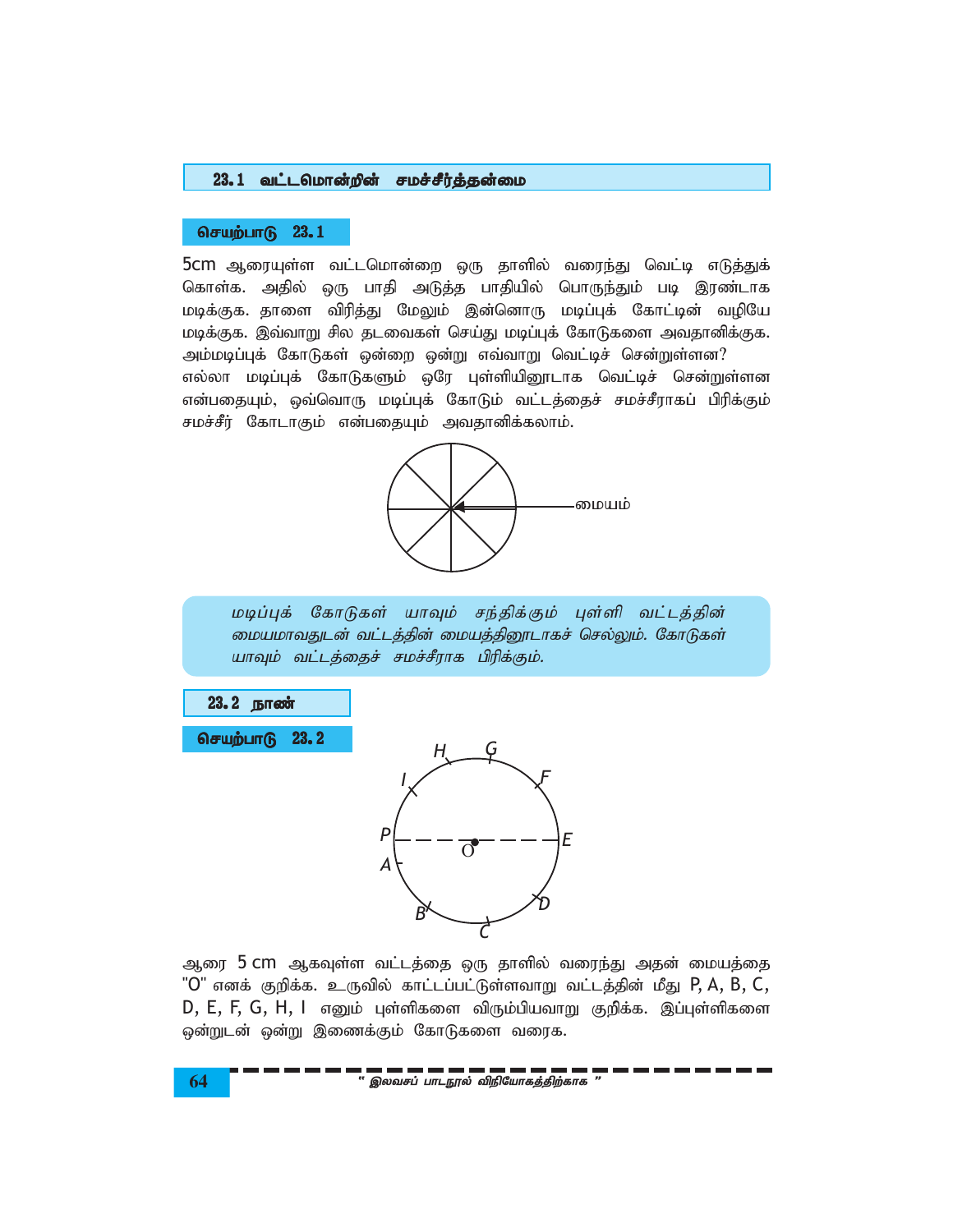புள்ளி  $P$  ஐ  $A$ ,  $B$ ,  $C$ ,  $D$ ,  $E$ ,  $F$ ,  $G$ ,  $H$ ,  $I$  எனும் புள்ளிகளுடன் இணைக்கும் கோட்டுத் துண்டங்களை வரைக. அக்கோட்டுத் துண்டங்களின் நீளங்களை அளந்து ஆகக் குறைந்த நீளமுள்ள கோட்டுத்துண்டத்தையும் ஆகக் கூடிய நீளமுள்ள கோட்டுத் துண்டத்தையும் பெயரிடுக. P யில் இருந்து மிகக்கூடிய நீளமான இன்னொரு புள்ளி பெறமுடியுமா? முடியுமாயின் அப்புள்ளியையும் குறிக்க.

இவ்வாறு வரைந்த PA, PB, PC ..... எனும் கோட்டுத்துண்டங்களை **நாண்கள்** என்போம்.



வட்டத்தில் அதிகூடிய நீளமுடைய நாண் அவ்வட்டத்தின் விட்டமாகும். அது வட்டத்தின் மையத்தினூடாகச் செல்லும் வட்டத்தின் ஒவ்வொரு சமச்சீர் அச்சும் அவ்வட்டத்தின் விட்டமாகும்.

 $23.3$  வில்

சீறிவில்



உருவில் காட்டப்பட்டுள்ள வட்டத்தின் மீது  $P, Q$  எனும் புள்ளிகள் அமைந்துள்ளன.  $PQ$  அவ்வட்டத்தின் ஒரு நாணாகும்.  $P$ ,  $Q$ என்பவற்றுக்கிடையே உள்ள வட்டத்தின் ஒரு பகுதி தடித்த கோட்டினால் காட்டப்பட்டுள்ளது. அவ்வட்டப்பகுதி  $PQ$  எனும் வில்லாகும். வட்டத்தில் இரு புள்ளிகளுக்கிடையே உள்ள வட்டப்பகுதி வில் எனப்படும். *PQ* ஆல் வட்டமானது இரு விற்களை அமைத்துள்ளதை காணலாம். சிறிய வட்டப்பகுதி **சீறிவில்** எனவும் பெரிய வட்டப்பகுதி **பேரிவில்** எனவும் அழைக்கப்படும்

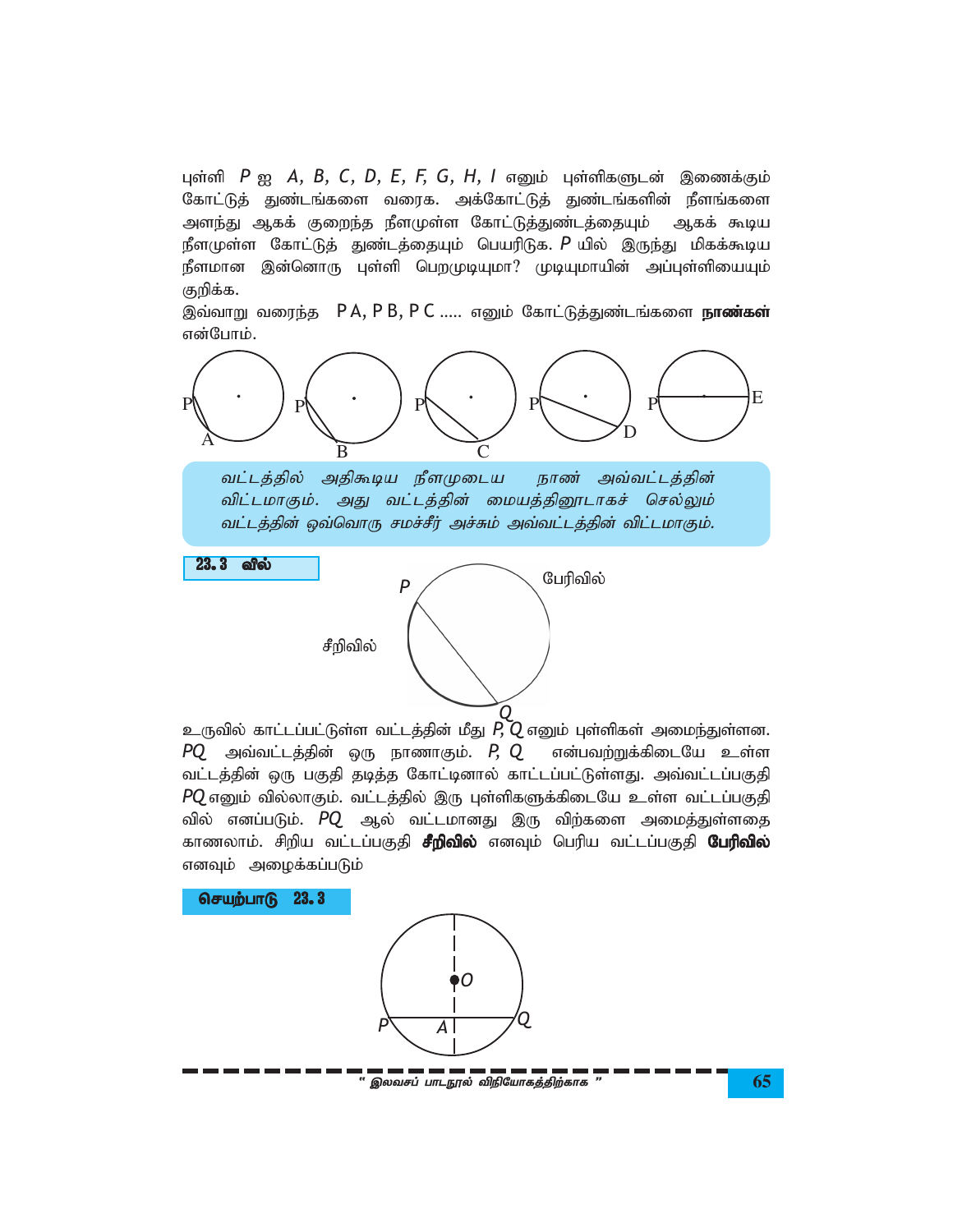நீங்கள் விரும்பிய அளவில் ஒரு வட்டம் வரைந்து அதன் மையத்தை  $\bm{O}$  எனக் குறிக்க. வட்டத்தின் மீது  $P\mathbf{Q}$  எனும் புள்ளிகளைக் குறித்து  $P\mathbf{Q}$  ஐ வரைக. உருவைத் திசுக்கடதாசியில் பிரதிசெய்து  $P$  ஆனது  $Q$  உடன் பொருந்துமாறு திசுக் கடதாசியை மடிக்க. மடிப்புக் கோட்டால்  $PQ$  எனும் கோடும்  $PQ$  எனும் வில்லும் எவ்வாறு பிரிக்கப்பட்டுள்ளது என்பதை அவதானிக்க. மடிப்புக் கோடு  $PQ$  ஐச் சந்திக்கும் புள்ளியை  $A$  எனக் குறித்து  $\hat{PAO}$ .  $\hat{OAO}$  என்பவற்றை அளந்து பார்க்க.

மடிப்புக் கோட்டால் கோடு PQ உம் வில் PQ உம் சமனான இரு பகுதிகளாகப் பிரிக்கப்படும் எனவும் மடிப்புக் கோடானது மையம்  ${\bm O}$  விரைடாகச் செல்லும் என்பதையும் மடிப்புக்கோடானது PQ எனும் நாணிற்குச் செங்குத்தெனவும் காணலாம். மடிப்புக்கோடானது வட்டத்தின் விட்டமாவதுடன் அது சமச்சீர் அச்சுமாகும்.

### பயீற்சி  $23.1$

- $1.$ ஆரை 5 cm ஆகவுள்ள வட்டமொன்றை வரைந்து அதன் மையத்தை  $O$  எனக் குறிக்க. வட்டத்தின் விட்டத்தை  $AB$  எனக் குறிக்க. வட்டத்தின் விட்டத்தை அளக்குக. ஆரைக்கும் விட்டத்திற்கும் இடையே உள்ள தொடர்பை எழுதுக.
- $2.$ ஆரை 4.5 cm ஆகவுள்ள வட்டமொன்றை வரைந்து அதன் விட்டமல்லாத நாணொன்றை வரைக. அதன் நீளத்தை அளவிடுக. வட்டத்தின் விட்டம் நீங்கள் வரைந்த நாண் என்பவற்றின் நீளங்களை ஒப்பிட்டு யாது கூறலாம்.
- $3.$ ஆரை 6 CM ஆகவுள்ள வட்டமொன்றை வரைந்து அதன் மையத்தை  $O$  எனக் குறிக்க. அவ்வட்டத்தில் நீங்கள் விரும்பிய நாண் ஒன்றை வரைந்து அதனை PQ எனக் குறிப்பிடுக. PQ இன் நடுப்புள்ளியைக் அதனை வட்டத்தின் மையத்துடன் இணைத்து இருபக்கமும் குறித்து நீட்டுக. அந்நேர்கோட்டால் வட்டமானது வெட்டப்படும் புள்ளிகளை  $A,$  $B$  எனக் குறிக்க
	- (i) கோடு  $\overline{AB}$  இற்கான விசேட பெயர் யாது?
	- (ii) "வட்டத்தில் வரையப்பட்டுள்ள நாண் ஒன்றின் நடுப்புள்ளியையும் மையத்தையும் இணைக்கும் நேர்கோடு அவ்வட்டத்திற்கு ஒரு சமச்சீர் அச்சாகும்" இக் கூற்றானது உண்மையானதா? காரணம் காட்டுக.
- 4. ஒரு கிணறானது பாதுகாப்பு கருதி வட்ட வடிவான ஒரு கொங்கிரிட் தட்டால் மூடப்பட்டுள்ளது. உங்களுக்கு மீற்றர் கோலும் போதிய அளவு நூலும் மாத்திரம் தரப்பட்டால் கொங்கிரிட் தட்டின் விட்டத்தை காண்பதற்காக ஒரு வழிமுறையைக் குறிப்பிடுக.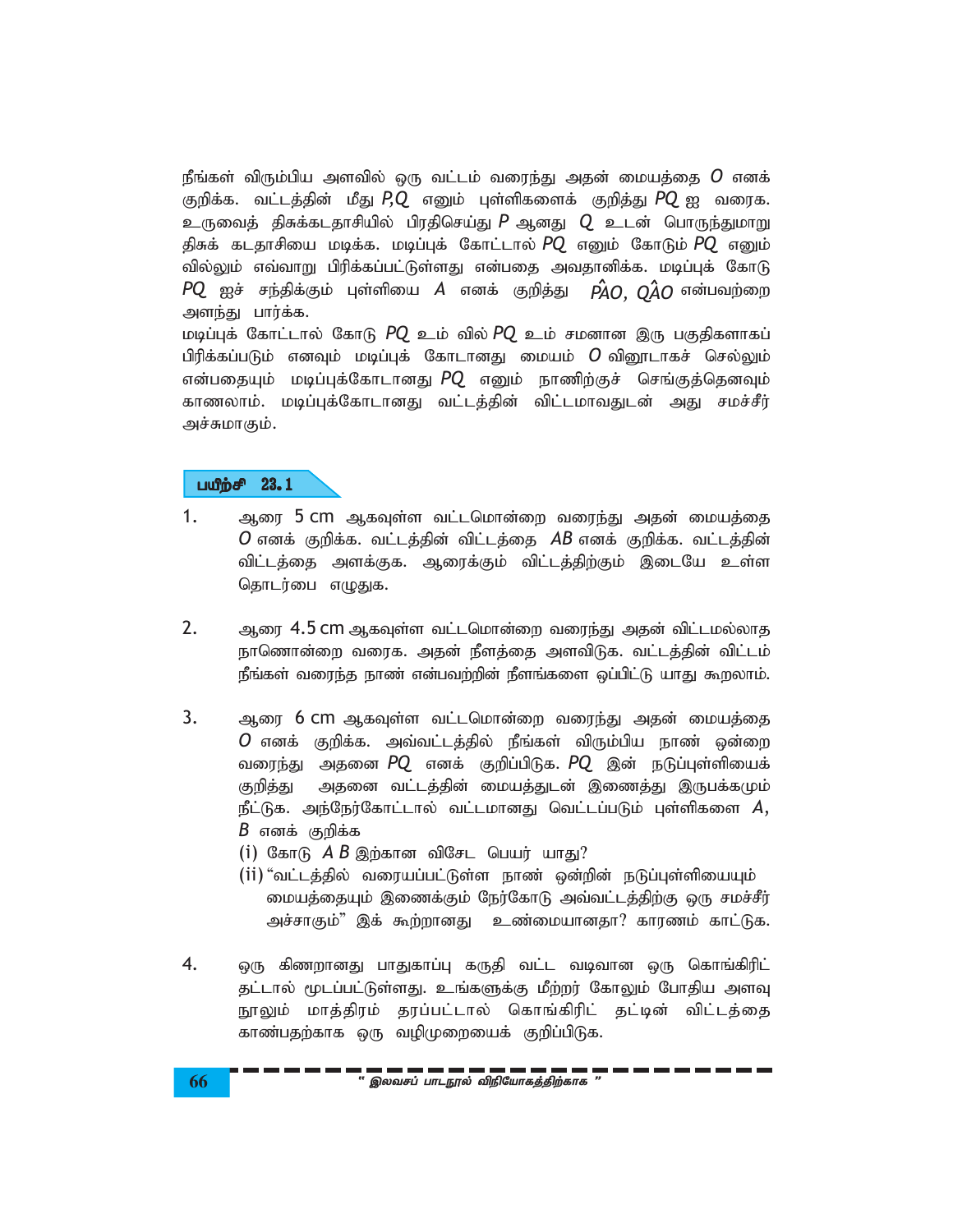

 $A, B, C, D$  என்பன வட்டத்தின் மீது அமைந்துள்ள நான்கு புள்ளிகளாகும். நாண் *AB* ஐ வரைந்து அந்நாணினாலும் வில் *ACB* யாலும் எல்லைப்படுத்தப்பட்ட பகுதி உருவில் நிழற்றப்பட்டுள்ளது. அப்பகுதியானது **வட்டத்துண்டம்** எனப்படும். வில் *ADB* யாலும், நாண் *AB* யாலும் எல்லைப்படுத்தப்பட்ட மேலும் ஒரு வட்டப்பகுதியும் உண்டென்பதை இனங்காண்க.

# $L^2$

- 1. நீங்கள் விரும்பிய அளவில் ஒரு வட்டம் வரைந்து அதன் மீது P,Q,R,S எனும் புள்ளிகளைக் குறிக்க.
	- $(i)$  *PR* எனும் நாணை வரைக.
	- (ii) நாண் PR இனால் பிரிக்கப்பட்ட இரு வட்டவிற்களையும் குறிப்பிடுக.
	- $(iii)$  வட்ட வில்  $PQR$  இனாலும் நாண்  $PR$  இனாலும் வேறாக்கப்பட்ட வட்டத்துண்டங்களைக் நிழற்றிக் காட்டுக.
	- (iv) இரு வட்டத்துண்டங்களும் சமமாவதற்கு *PR* எதுவாக அமைய வேண்டும்?
- 2.  $O$  ஐ மையமாகக் கொண்ட ஒரு வட்டத்தை வரைக. அதனை சமமான வட்டத் துண்டங்களாகப் பிரிக்கக்கூடிய நாண் ஒன்றை வரைந்து அதனை *AB* எனப் பெயரிடுக.
- 3. (i) 5 cm ஆரையுடைய வட்டமொன்று வரைக.
	- $(i)$  4 cm நீளமுள்ள நாண் ஒன்று வரைந்து அதனை AB எனப் பெயரிடுக.
	- (iii) நாண் *AB* யின் செங்குத்திருகூறாக்கியை வரைக.
	- (iv) நாண் *AB* யின் செங்குத்திருகூறாக்கி வட்டத்துண்டத்தின் சமச்சீர் கோடு என்பன பற்றி யாது கூறலாம்?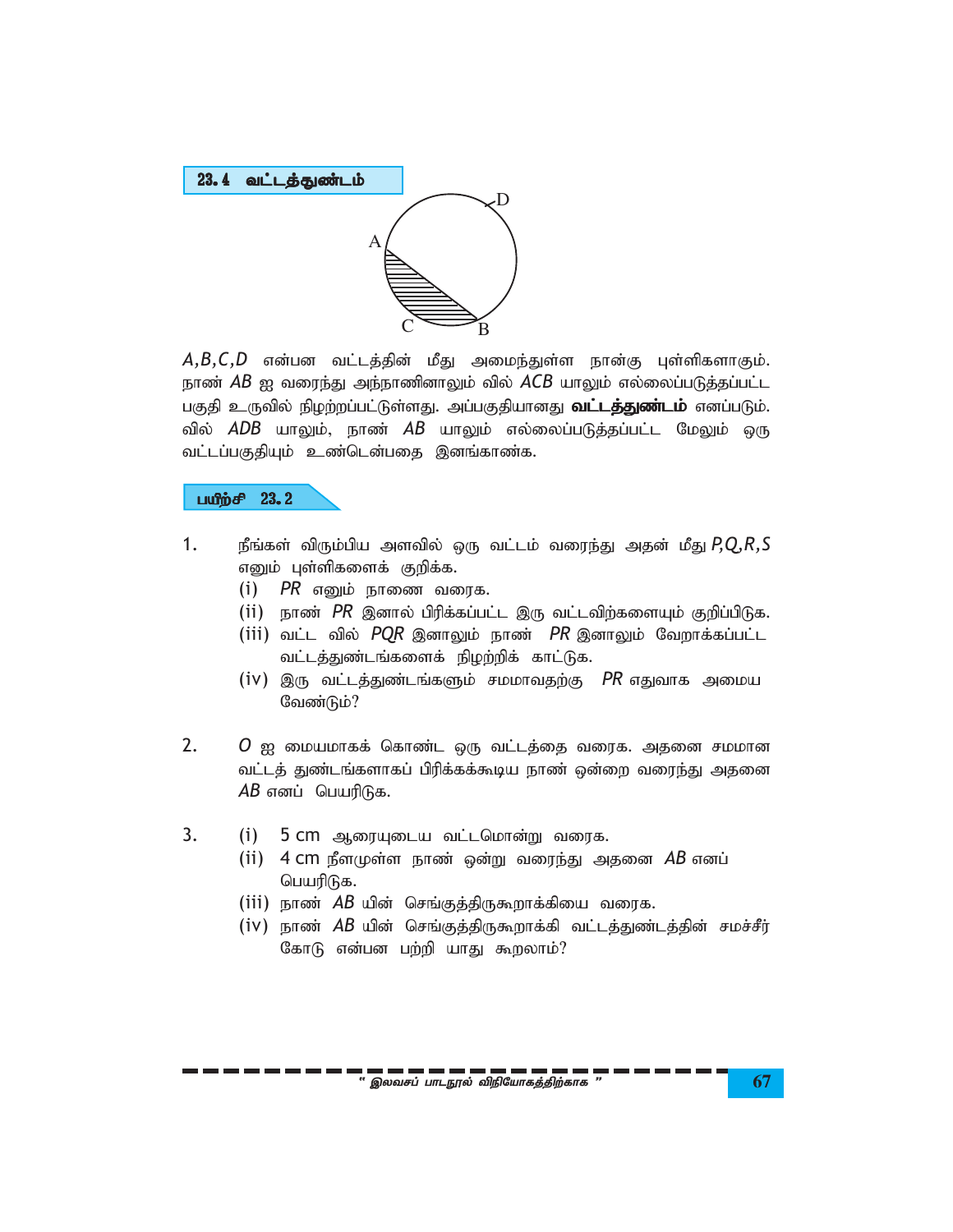

நீங்கள் விரும்பிய யாதேனும் ஒரு வட்டத்தை தாளில் வரைந்து அதன் மையத்தை  $O$  எனக் குறிக்க.  $A,B$  எனும் இரு புள்ளிகளையும் வட்டத்தின் மீது குறித்து  $AO, BO$  என்பவற்றை வரைக. இப்பொழுது வட்டமானது பிரிக்கப்பட்டுள்ள இரு பகுதிகளையும் தனித்தனியே வரைக. அப்பகுதிகளை எல்லைப்படுத்தும் கோடுகள் யாவை? OA,OB எனும் இரு ஆரைகளாலும் வட்டவில்லாலும் வேறாக்கப்பட்ட வட்டப் பகுதிகளைக் காணலாம்.



இவ்வட்டப் பகுதிகள் **ஆரைச் சிறைகள்** எனப்படும்.

வட்டமொன்றின் இரண்டு ஆரைகளாலும் ஒரு வட்ட வில்லாலும் அடைக்கப்பட்ட பகுதி ஆரைச்சிறை எனப்படும். அதில் மையத்தில் அமைக்கப்படும் கோணம் ஆரைச்சிறைக் கோணம் எனப்படும்.

உரு (i) இல் காட்டப்படும் ஆரைச்சிறைக் கோணம் AÔB (பின்வளை) கோணமாகும்.

உரு (ii) இல் காட்டப்படும் ஆரைச்சிறைக் கோணம் AOBஆகும். வட்டவரைபுகள் வரையும்போது ஆரைச்சிறைகள் பயன்படுத்துவதோடு கூம்பு வடிவங்கள் அமைக்கும்போது தேவையான மாதிரி உருவை அமைத்துக் கொள்ள ஆரைச்சிறைப் பகுதி ஒன்றும் பயன்படுத்தப்படும்.



 $1.$ 



- (i) உருவில் காட்டப்பட்டுள்ள  $A$  ஐ மையமாகக் கொண்ட வட்டத்தில் நிழற்றப்பட்ட பகுதி எவ்வாறு அழைக்கப்படும் எனக் குறிப்பிடுக.
- (ii) அப்பகுதியின் எல்லைகளைத் தனித்தனியாக எழுதுக.
- (iii)  $\overrightarrow{PA}$ Q எவ்வாறு அழைக்கப்படும்.